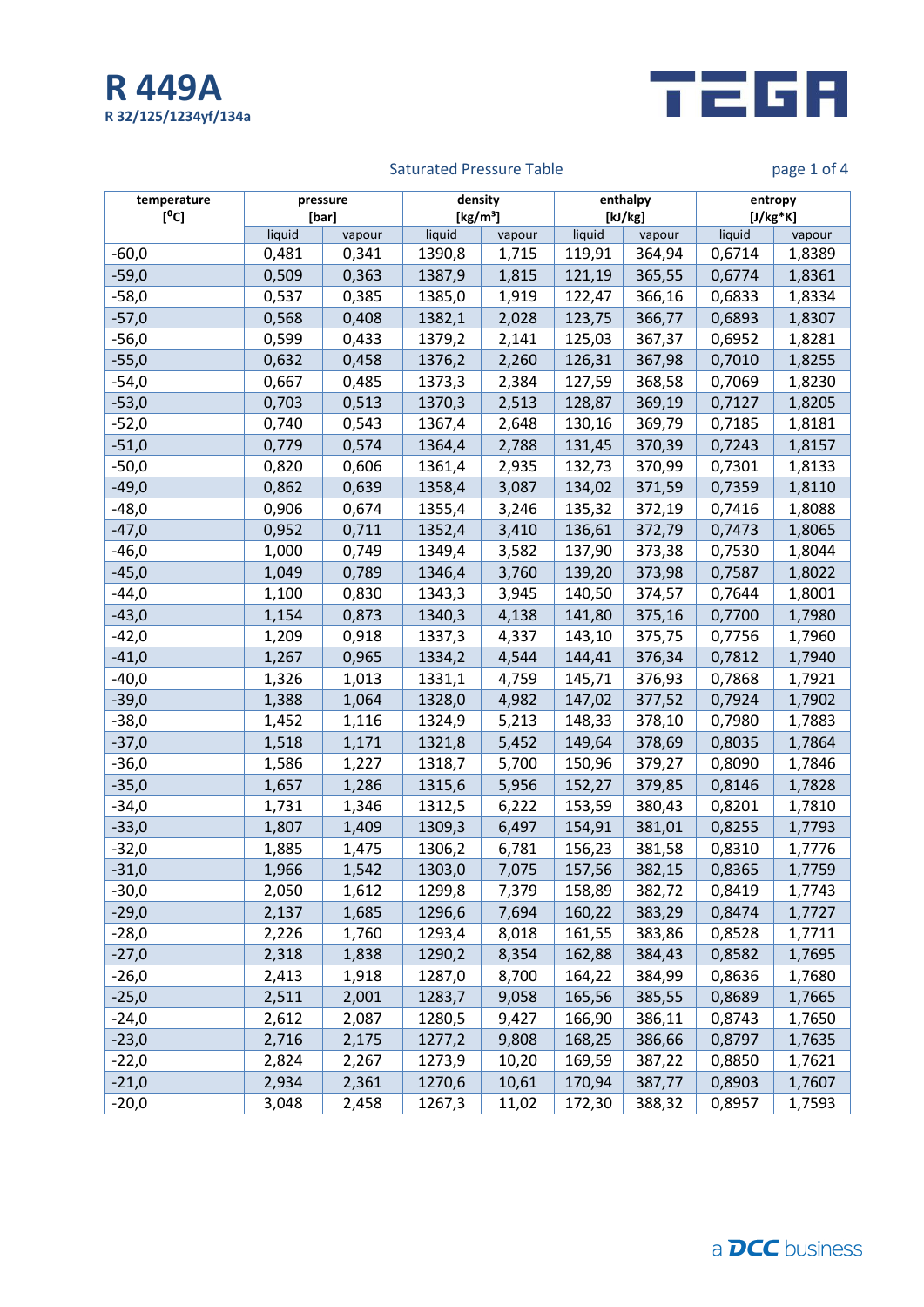



## Saturated Pressure Table **page 2 of 4**

| temperature<br>[°C] |        | pressure<br>[bar] |        | density<br>[kg/m <sup>3</sup> ] | enthalpy<br>[kJ/kg] |        | entropy<br>$[J/kg*K]$ |        |
|---------------------|--------|-------------------|--------|---------------------------------|---------------------|--------|-----------------------|--------|
|                     | liquid | vapour            | liquid | vapour                          | liquid              | vapour | liquid                | vapour |
| $-19,0$             | 3,166  | 2,559             | 1264,0 | 11,46                           | 173,65              | 388,87 | 0,9010                | 1,7579 |
| $-18,0$             | 3,286  | 2,663             | 1260,7 | 11,90                           | 175,01              | 389,41 | 0,9063                | 1,7566 |
| $-17,0$             | 3,410  | 2,769             | 1257,3 | 12,36                           | 176,37              | 389,95 | 0,9115                | 1,7553 |
| $-16,0$             | 3,538  | 2,880             | 1253,9 | 12,83                           | 177,74              | 390,49 | 0,9168                | 1,7539 |
| $-15,0$             | 3,669  | 2,993             | 1250,5 | 13,31                           | 179,10              | 391,03 | 0,9221                | 1,7527 |
| $-14,0$             | 3,804  | 3,110             | 1247,1 | 13,81                           | 180,47              | 391,56 | 0,9273                | 1,7514 |
| $-13,0$             | 3,943  | 3,230             | 1243,7 | 14,33                           | 181,85              | 392,09 | 0,9326                | 1,7501 |
| $-12,0$             | 4,086  | 3,354             | 1240,3 | 14,86                           | 183,22              | 392,62 | 0,9378                | 1,7489 |
| $-11,0$             | 4,232  | 3,482             | 1236,8 | 15,40                           | 184,60              | 393,14 | 0,9431                | 1,7477 |
| $-10,0$             | 4,383  | 3,613             | 1233,4 | 15,97                           | 185,99              | 393,66 | 0,9483                | 1,7465 |
| $-9,0$              | 4,537  | 3,748             | 1229,9 | 16,54                           | 187,37              | 394,18 | 0,9535                | 1,7453 |
| $-8,0$              | 4,695  | 3,887             | 1226,4 | 17,14                           | 188,76              | 394,70 | 0,9587                | 1,7441 |
| $-7,0$              | 4,858  | 4,030             | 1222,8 | 17,75                           | 190,15              | 395,21 | 0,9639                | 1,7430 |
| $-6,0$              | 5,025  | 4,176             | 1219,3 | 18,38                           | 191,55              | 395,72 | 0,9691                | 1,7418 |
| $-5,0$              | 5,196  | 4,327             | 1215,7 | 19,03                           | 192,95              | 396,22 | 0,9742                | 1,7407 |
| $-4,0$              | 5,372  | 4,482             | 1212,1 | 19,69                           | 194,35              | 396,72 | 0,9794                | 1,7396 |
| $-3,0$              | 5,552  | 4,641             | 1208,5 | 20,38                           | 195,76              | 397,22 | 0,9846                | 1,7385 |
| $-2,0$              | 5,736  | 4,805             | 1204,9 | 21,08                           | 197,17              | 397,71 | 0,9897                | 1,7374 |
| $-1,0$              | 5,925  | 4,972             | 1201,3 | 21,80                           | 198,58              | 398,21 | 0,9949                | 1,7363 |
| 0,0                 | 6,119  | 5,144             | 1197,6 | 22,54                           | 200,00              | 398,69 | 1,0000                | 1,7353 |
| 1,0                 | 6,317  | 5,321             | 1193,9 | 23,31                           | 201,42              | 399,17 | 1,0051                | 1,7342 |
| 2,0                 | 6,520  | 5,502             | 1190,2 | 24,09                           | 202,85              | 399,65 | 1,0103                | 1,7332 |
| 3,0                 | 6,728  | 5,688             | 1186,4 | 24,90                           | 204,28              | 400,13 | 1,0154                | 1,7321 |
| 4,0                 | 6,941  | 5,879             | 1182,7 | 25,72                           | 205,71              | 400,60 | 1,0205                | 1,7311 |
| 5,0                 | 7,159  | 6,074             | 1178,9 | 26,57                           | 207,15              | 401,06 | 1,0256                | 1,7301 |
| 6,0                 | 7,382  | 6,275             | 1175,1 | 27,45                           | 208,59              | 401,52 | 1,0307                | 1,7291 |
| 7,0                 | 7,610  | 6,480             | 1171,3 | 28,34                           | 210,04              | 401,98 | 1,0358                | 1,7281 |
| 8,0                 | 7,844  | 6,690             | 1167,4 | 29,27                           | 211,49              | 402,43 | 1,0409                | 1,7271 |
| 9,0                 | 8,082  | 6,906             | 1163,5 | 30,21                           | 212,94              | 402,88 | 1,0460                | 1,7261 |
| 10,0                | 8,327  | 7,126             | 1159,6 | 31,18                           | 214,40              | 403,32 | 1,0511                | 1,7251 |
| 11,0                | 8,576  | 7,352             | 1155,6 | 32,18                           | 215,86              | 403,76 | 1,0562                | 1,7241 |
| 12,0                | 8,831  | 7,584             | 1151,7 | 33,21                           | 217,33              | 404,19 | 1,0613                | 1,7232 |
| 13,0                | 9,092  | 7,821             | 1147,7 | 34,26                           | 218,81              | 404,61 | 1,0663                | 1,7222 |
| 14,0                | 9,358  | 8,063             | 1143,6 | 35,34                           | 220,28              | 405,03 | 1,0714                | 1,7212 |
| 15,0                | 9,630  | 8,311             | 1139,6 | 36,45                           | 221,77              | 405,45 | 1,0765                | 1,7203 |
| 16,0                | 9,908  | 8,565             | 1135,5 | 37,59                           | 223,25              | 405,86 | 1,0816                | 1,7193 |
| 17,0                | 10,19  | 8,825             | 1131,4 | 38,76                           | 224,75              | 406,26 | 1,0866                | 1,7184 |
| 18,0                | 10,48  | 9,091             | 1127,2 | 39,96                           | 226,25              | 406,66 | 1,0917                | 1,7174 |
| 19,0                | 10,78  | 9,362             | 1123,0 | 41,19                           | 227,75              | 407,05 | 1,0968                | 1,7165 |
| 20,0                | 11,08  | 9,640             | 1118,8 | 42,46                           | 229,26              | 407,43 | 1,1018                | 1,7155 |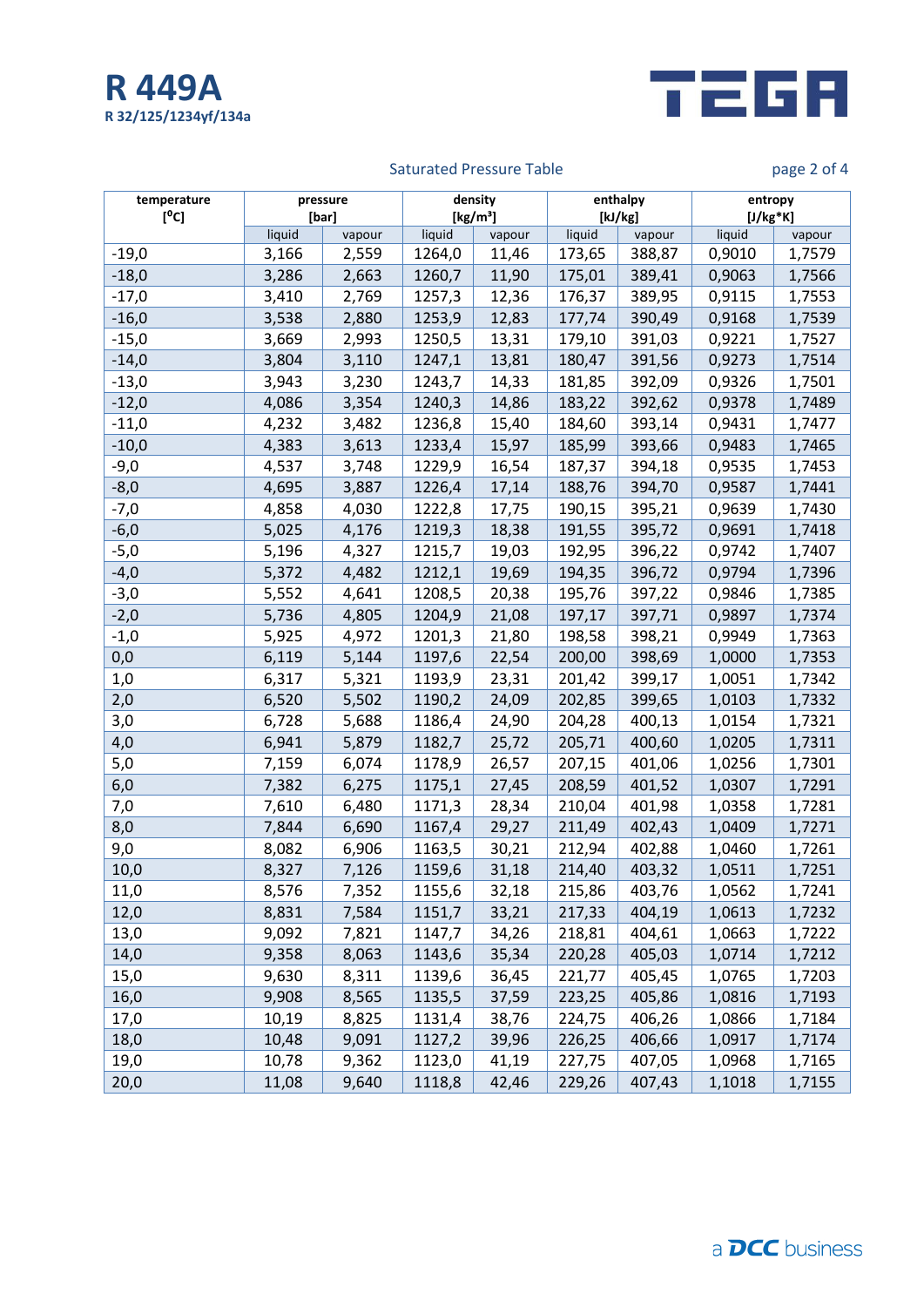



## Saturated Pressure Table **page 3 of 4**

| temperature<br>[°C] |        | pressure<br>[bar] |        | density<br>[kg/m <sup>3</sup> ] | enthalpy<br>[kJ/kg] |        | entropy<br>$[J/kg*K]$ |        |
|---------------------|--------|-------------------|--------|---------------------------------|---------------------|--------|-----------------------|--------|
|                     | liquid | vapour            | liquid | vapour                          | liquid              | vapour | liquid                | vapour |
| 21,0                | 11,39  | 9,924             | 1114,5 | 43,76                           | 230,77              | 407,81 | 1,1069                | 1,7145 |
| 22,0                | 11,70  | 10,21             | 1110,2 | 45,10                           | 232,29              | 408,18 | 1,1120                | 1,7136 |
| 23,0                | 12,02  | 10,51             | 1105,9 | 46,47                           | 233,82              | 408,54 | 1,1170                | 1,7126 |
| 24,0                | 12,35  | 10,81             | 1101,5 | 47,88                           | 235,35              | 408,90 | 1,1221                | 1,7116 |
| 25,0                | 12,69  | 11,12             | 1097,1 | 49,33                           | 236,89              | 409,24 | 1,1272                | 1,7107 |
| 26,0                | 13,03  | 11,44             | 1092,6 | 50,81                           | 238,44              | 409,59 | 1,1322                | 1,7097 |
| 27,0                | 13,37  | 11,76             | 1088,1 | 52,34                           | 239,99              | 409,92 | 1,1373                | 1,7087 |
| 28,0                | 13,73  | 12,09             | 1083,5 | 53,91                           | 241,54              | 410,24 | 1,1424                | 1,7077 |
| 29,0                | 14,09  | 12,43             | 1079,0 | 55,52                           | 243,11              | 410,56 | 1,1474                | 1,7067 |
| 30,0                | 14,46  | 12,77             | 1074,3 | 57,18                           | 244,68              | 410,87 | 1,1525                | 1,7057 |
| 31,0                | 14,83  | 13,13             | 1069,6 | 58,88                           | 246,26              | 411,16 | 1,1576                | 1,7047 |
| 32,0                | 15,21  | 13,48             | 1064,9 | 60,63                           | 247,84              | 411,45 | 1,1627                | 1,7037 |
| 33,0                | 15,60  | 13,85             | 1060,1 | 62,43                           | 249,43              | 411,73 | 1,1678                | 1,7027 |
| 34,0                | 16,00  | 14,22             | 1055,3 | 64,28                           | 251,03              | 412,00 | 1,1729                | 1,7016 |
| 35,0                | 16,40  | 14,60             | 1050,4 | 66,18                           | 252,64              | 412,26 | 1,1780                | 1,7006 |
| 36,0                | 16,81  | 14,99             | 1045,4 | 68,13                           | 254,26              | 412,51 | 1,1831                | 1,6995 |
| 37,0                | 17,23  | 15,39             | 1040,4 | 70,15                           | 255,88              | 412,75 | 1,1882                | 1,6984 |
| 38,0                | 17,66  | 15,79             | 1035,3 | 72,22                           | 257,51              | 412,98 | 1,1933                | 1,6973 |
| 39,0                | 18,09  | 16,21             | 1030,2 | 74,35                           | 259,15              | 413,19 | 1,1984                | 1,6962 |
| 40,0                | 18,54  | 16,63             | 1025,0 | 76,54                           | 260,80              | 413,40 | 1,2036                | 1,6951 |
| 41,0                | 18,99  | 17,06             | 1019,7 | 78,80                           | 262,46              | 413,59 | 1,2087                | 1,6939 |
| 42,0                | 19,44  | 17,50             | 1014,4 | 81,12                           | 264,13              | 413,77 | 1,2139                | 1,6927 |
| 43,0                | 19,91  | 17,94             | 1009,0 | 83,52                           | 265,81              | 413,93 | 1,2191                | 1,6915 |
| 44,0                | 20,39  | 18,40             | 1003,5 | 85,99                           | 267,50              | 414,08 | 1,2243                | 1,6903 |
| 45,0                | 20,87  | 18,86             | 997,92 | 88,54                           | 269,20              | 414,22 | 1,2295                | 1,6891 |
| 46,0                | 21,36  | 19,33             | 992,26 | 91,17                           | 270,91              | 414,34 | 1,2347                | 1,6878 |
| 47,0                | 21,86  | 19,82             | 986,52 | 93,88                           | 272,64              | 414,44 | 1,2399                | 1,6865 |
| 48,0                | 22,37  | 20,31             | 980,68 | 96,68                           | 274,37              | 414,53 | 1,2452                | 1,6852 |
| 49,0                | 22,88  | 20,81             | 974,74 | 99,57                           | 276,12              | 414,60 | 1,2504                | 1,6838 |
| 50,0                | 23,41  | 21,32             | 968,70 | 102,6                           | 277,88              | 414,66 | 1,2557                | 1,6824 |
| 51,0                | 23,94  | 21,84             | 962,55 | 105,6                           | 279,66              | 414,69 | 1,2610                | 1,6810 |
| 52,0                | 24,49  | 22,37             | 956,29 | 108,8                           | 281,45              | 414,71 | 1,2664                | 1,6795 |
| 53,0                | 25,04  | 22,91             | 949,91 | 112,1                           | 283,25              | 414,70 | 1,2717                | 1,6780 |
| 54,0                | 25,60  | 23,46             | 943,40 | 115,6                           | 285,08              | 414,67 | 1,2771                | 1,6764 |
| 55,0                | 26,17  | 24,02             | 936,75 | 119,1                           | 286,91              | 414,62 | 1,2826                | 1,6748 |
| 56,0                | 26,75  | 24,59             | 929,96 | 122,8                           | 288,77              | 414,55 | 1,2880                | 1,6731 |
| 57,0                | 27,34  | 25,18             | 923,01 | 126,6                           | 290,64              | 414,44 | 1,2935                | 1,6714 |
| 58,0                | 27,94  | 25,77             | 915,90 | 130,6                           | 292,54              | 414,32 | 1,2990                | 1,6696 |
| 59,0                | 28,54  | 26,38             | 908,62 | 134,7                           | 294,45              | 414,16 | 1,3046                | 1,6678 |
| 60,0                | 29,16  | 26,99             | 901,14 | 139,0                           | 296,39              | 413,97 | 1,3102                | 1,6658 |